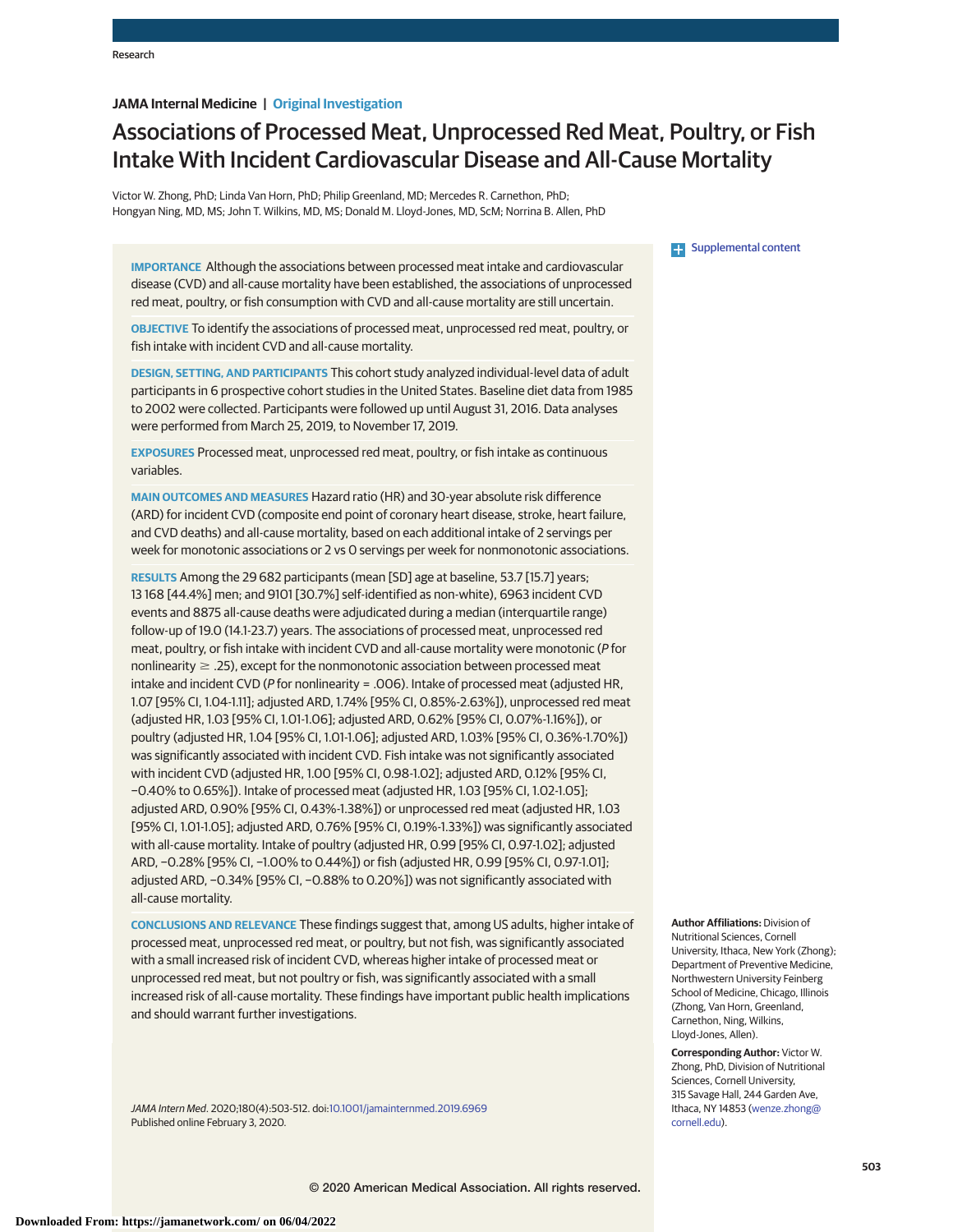Frocessed meat, unprocessed red meat, poultry, and fish<br>are major components of the US diet, representing more<br>than 40% of protein intake, 42% of dietary cholesterol<br>intake, and 26% of total aparew intake in adults <sup>1,2</sup> F aremajor components of the US diet, representingmore intake, and 26% of total energy intake in adults.<sup>1,2</sup> From 1999 to 2016, themean consumption of processedmeat and fish did not change, whereas the mean consumption of unprocessed red meat decreased and poultry increased among US adults.<sup>3</sup> The positive associations between processed meat intake and cardiovascular disease (CVD) and mortality have been established, but the associations of unprocessed red meat, poultry, or fish intake with CVD and mortality remain uncertain, partly owing to heterogeneity across studies, methodological limitations, and limited data from long-term prospective cohort studies.<sup>4</sup>

To address the foregoing research gaps, we pooled individual-level data from 6 prospective cohort studies of US adults. The primary objective of this study was to establish the associations of processed meat, unprocessed red meat, poultry, or fish intake with incident CVD and all-cause mortality.

# Methods

This cohort study, which consisted of secondary data analysis of deidentified data, was conducted from March 25, 2019, to November 17, 2019. The study was approved by the Northwestern University Institutional Review Board, which determined that specific consent from participants was not required. Each of the 6 original cohort studies obtained written informed consent from all of their respective participants.

## Study Sample

The included 6 cohorts were part of the Lifetime Risk Pooling Project,<sup>5</sup> comprising the ARIC (Atherosclerosis Risk in Communities) study, CARDIA (Coronary Artery Risk Development in Young Adults) study, CHS (Cardiovascular Health Study), FHS (Framingham Heart Study), FOS (Framingham Offspring Study), and MESA (Multi-Ethnic Study of Atherosclerosis). Baseline diet data from 1985 to 2002 were collected. The baseline visit for FHS (1986-1990) was examination 20 and for FOS (1991-1995) was examination 5, owing to the availability of validated diet data. The original baseline visit was used for the other 4 cohorts: 1986-1989 for ARIC, 1985- 1986 for CARDIA, 1989-1990 for CHS, and 2000-2002 for MESA. Eligible participants were free of CVD at baseline, had self-reported total caloric intake between 500 and 6000 kcal per day, and had no missing data for the study variables.

#### Diet Data Assessment

Dietary intake was collected using a validated food frequency questionnaire or diet history.<sup>6-10</sup> Diet data were harmonized using a standardized protocol. The same definitions for food groups were applied, and serving sizes were unified. Primary dietary exposures were processed meat, unprocessed red meat, poultry, or fish (including shellfish) intake. Foods in mixed dishes were considered. One serving was defined primarily according to the widely used Willett Food Frequency Questionnaire.<sup>11</sup> One serving was equivalent to 4 oz

#### **Key Points**

**Question** Is consuming processed meat, unprocessed red meat, poultry, or fish associated with incident cardiovascular disease and all-cause mortality?

**Findings** In this cohort study of 29 682 US adults pooled from 6 prospective cohort studies, intake of processed meat, unprocessed red meat, or poultry was significantly associated with incident cardiovascular disease, but fish intake was not. Intake of processed meat or unprocessed red meat was significantly associated with all-cause mortality, but intake of poultry or fish was not.

**Meaning** The findings of this study appear to have critical public health implications given that dietary behaviors are modifiable and most people consume these 4 food types on a daily or weekly basis.

of unprocessed red meat or poultry or 3 oz of fish. For processed meat, 1 serving consisted of 2 slices of bacon, 2 small links of sausage, or 1 hot dog. Details about the diet data harmonization methods have been described.<sup>12</sup> Only baseline diet data were analyzed.

## Outcome Ascertainment

All events were adjudicated by each original cohort using similar criteria.<sup>5</sup> Two primary outcomes were incident CVD and allcause mortality. Incident CVD was a composite end point that included fatal and nonfatal coronary heart disease, fatal and nonfatal stroke, fatal and nonfatal heart failure, and other CVD deaths. Vital status was ascertained for 98% of the participants. The last event was ascertained on the last follow-up date of August 31, 2016.

#### Covariate Assessment

The following variables were self-reported: age, sex, race/ ethnicity, educational level, smoking status and pack-years, alcohol intake, physical activity, medication use, and medical conditions. Race/ethnicity was self-reported through answering questions with fixed categories. The inclusion of racially/ ethnically diverse samples increased generalizability and allowed the exploration of racial/ethnic differences in the study findings. The following variables were measured according to standard protocols: body mass index (calculated as weight in kilograms divided by height in meters squared), blood pressure, and serum lipid levels.

## Statistical Analysis

Cause-specific hazard models were used to identify the associations of processed meat, unprocessed red meat, poultry, or fish intake with incident CVD. Standard proportional hazards models were used for all-cause mortality. Cause-specific hazard models are recommended for examining the origin of an association in the presence of competing risks (eg, non-CVD death as a competing risk for incident CVD).<sup>13</sup> For incident CVD, only the first event was considered. Intake of the 4 food types was winsorized at the 0.5 and 99.5 percentiles. The supremum test was used to assess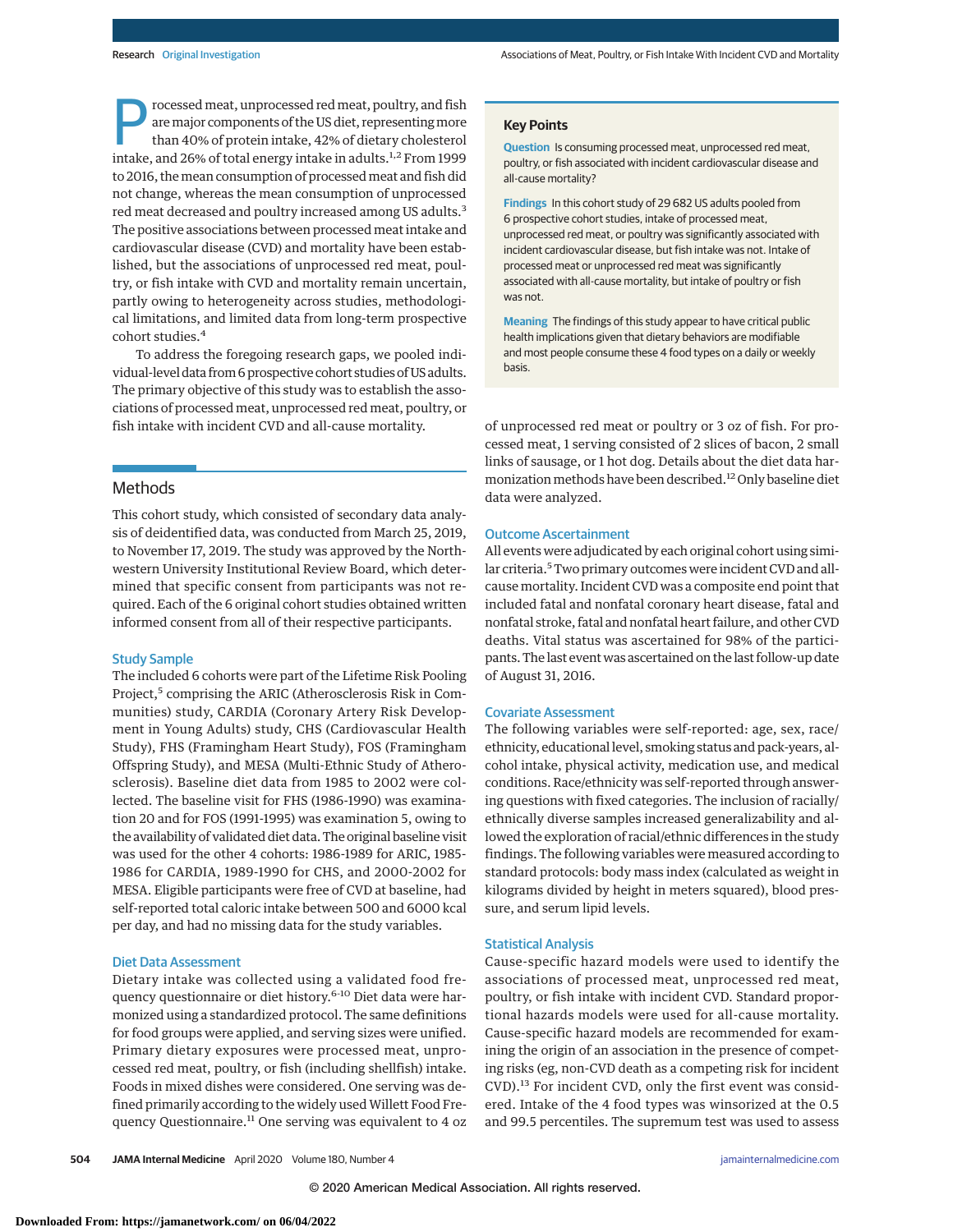proportional hazards assumption. <sup>14</sup> Violation of the assumption was corrected through stratifying 1 or more of the following variables: age groups, sex, and race/ethnicity. To evaluate for a nonmonotonic association, polynomial terms were included if the model fit was significantly improved. The unit of interpretation was based on each additional intake of 2 servings per week (approximately 0.29 serving per day), close to the median intake in the study sample, for monotonic associations or a comparison of 2 with 0 servings per week for nonmonotonic associations.

Cohort-stratified models were adjusted for age, sex, race/ ethnicity (non-Hispanic white, non-Hispanic black, Hispanic, Chinese, or other), and educational level (less than high school, high school, or some college or higher) (model 1); plus total energy, cohort-specific physical activity *z* score, smoking status (never, former, or current), smoking pack-years (0, 0.1-4.9, 5.0-9.9, 10-19.9, 20-29.9, 30-39.9, or ≥40), alcohol intake (grams), and hormone therapy (yes or no) (model 2); plus 3 of the 4 exposure variables, eggs, fruits, vegetables (excluding potatoes and legumes), potatoes, legumes, whole grains, refined grains, nuts and seeds, low-fat dairy products, high-fat dairy products, and sugar-sweetened beverages (model 3).

For each hazard ratio (HR) from models 1 to 3, an absolute risk difference (ARD) was computed using R packages riskRegression,<sup>15</sup> pec,<sup>16</sup> and survival.<sup>17</sup> The mean value of the covariates, a prespecified length of follow-up (10, 20, or 30 years) and an intake difference of 2 servings per week for the exposures were used. The 95% CI was derived from 500 bootstrap samples.

A secondary objective of this study was to examine the associations of processed meat, unprocessed red meat, poultry, or fish intake with incident CVD and all-causemortality by the following subgroups: age (<45, 45-64, or ≥65 years), sex (male or female), race/ethnicity (non-Hispanic white, non-Hispanic black, or other), educational level (<high school, high school, or  $\geq$  some college), smoking status (never, former, or current), weight status (normal/underweight, overweight, or obese), diabetes (yes or no), hypertension (yes or no), hyperlipidemia (yes or no; defined as use of lipid-lowering drugs or total cholesterol level of ≥240 mg/dL [to convert to millimoles per liter, multiply by 0.0259]), low lipids level (yes or no; defined as nonuse of lipidlowering drugs and low-density lipoprotein cholesterol level of <70 mg/dL [to convert to millimoles per liter, multiply by 0.0259] or non-high-density lipoprotein cholesterol level of <100 mg/dL), higher-quality diet (yes or no; defined as an Alternate Healthy Eating Index 2010<sup>18</sup> score in the highest quartile), high-saturatedfat diet (yes or no; defined as percentage of energy from saturated fat in the highest quartile), low-saturated-fat diet (yes or no; defined as percentage of energy from saturated fat <7%), high-fat diet (yes or no; defined as percentage of energy from fat in the highest quartile), high-protein diet (yes or no; defined as percentage of energy from protein in the highest quartile), and highcarbohydrate diet (yes or no; defined as percentage of energy from carbohydrates in the highest quartile). P value for interaction was obtained with the joint test<sup>19</sup> for monotonic associations and likelihood ratio test<sup>20</sup> for nonmonotonic associations.

Eight sensitivity analyses were conducted as follows: (1) missing data were imputed using multiple imputation by chained equations<sup>21</sup>; (2) events that occurred within 2 years or within 5 years of follow-up were excluded; (3) follow-up was arbitrarily truncated at 10 and 20 years; (4) any 1 of the 6 cohorts was removed; (5) cohort-specific quintiles of the intake were used; (6) energy density models were used and the 4 food types were in energy-adjusted form (ie, servings per week per 1000 kcal); (7) subdistribution hazard models were used that may be more appropriate for prediction rather than cause investigation<sup>13</sup>; and (8) fish was divided into fatty fish and nonfatty fish.

A 2-tailed *P* < .01 was set a priori to account for multiple comparisons for primary analyses, including 4 exposures and 2 outcomes. Bonferroni correction (0.05/8 = .006) was inappropriately conservative because of the correlation within primary exposures and outcomes. Results from subgroup analyses were undertaken as exploratory analyses. Statistical analyses were conducted using R, version 3.6.1 (R Project for Statistical Computing) and SAS, version 9.4 (SAS Institute Inc).

# Results

Among the 29 682 total participants, the mean (SD) age was 53.7 (15.7) years at baseline, 13 168 (44.4%) weremale, and 9101 (30.7%) self-identified as non-white (Table 1). The median (interquartile range [IQR]) intake in servings per week was 1.5 (0.5-3.8) for processed meat, 3.0 (1.5-5.0) for unprocessed red meat, 2.0 (1.0-3.0) for poultry, and 1.6 (0.9-3.4) for fish. Compared with participants with lower total intake of these 4 food types, participants with higher total intake (1) were younger and more likely to be male, non-Hispanic black, and current smokers and to have diabetes, higher body mass index, higher non-high-density lipoprotein cholesterol levels, higher energy intake, and higher alcohol intake; (2) had lower highdensity lipoprotein cholesterol levels, had lower diet quality, and were less likely to use lipid-lowering drugs and hormone therapy; and (3) had higher incidence of CVD and all-causemortality. Partial correlation coefficients between the 4 food types and a range of dietary and other lifestyle factors are shown in eTable 1 in the [Supplement.](https://jamanetwork.com/journals/jama/fullarticle/10.1001/jamainternmed.2019.6969?utm_campaign=articlePDF%26utm_medium=articlePDFlink%26utm_source=articlePDF%26utm_content=jamainternmed.2019.6969)

## Primary Outcomes

During a total of 562 624 follow-up years, 6963 incident CVD events (2687 coronary heart disease events [38.6%], 1740 stroke events [25.0%], 2366 heart failure events [34.0%], and 170 other CVD deaths [2.4%]) and 8875 all-cause deaths occurred. The median (IQR) follow-up duration was 19.0 (14.1- 23.7) years. The associations of processed meat, unprocessed red meat, poultry, or fish intake with incident CVD and allcause mortality were monotonic (*P* for nonlinearity ≥.25), except for the association between processed meat intake and incident CVD (*P* for nonlinearity = .006) (Figure 1).

Based on the most fully adjusted model 3, processed meat intake was statistically significantly associated with incident CVD (comparing 2 vs 0 servings per week; HR, 1.07 [95% CI, 1.04-1.11]; 30-year ARD, 1.74% [95% CI, 0.85%-2.63%]) (Figure 2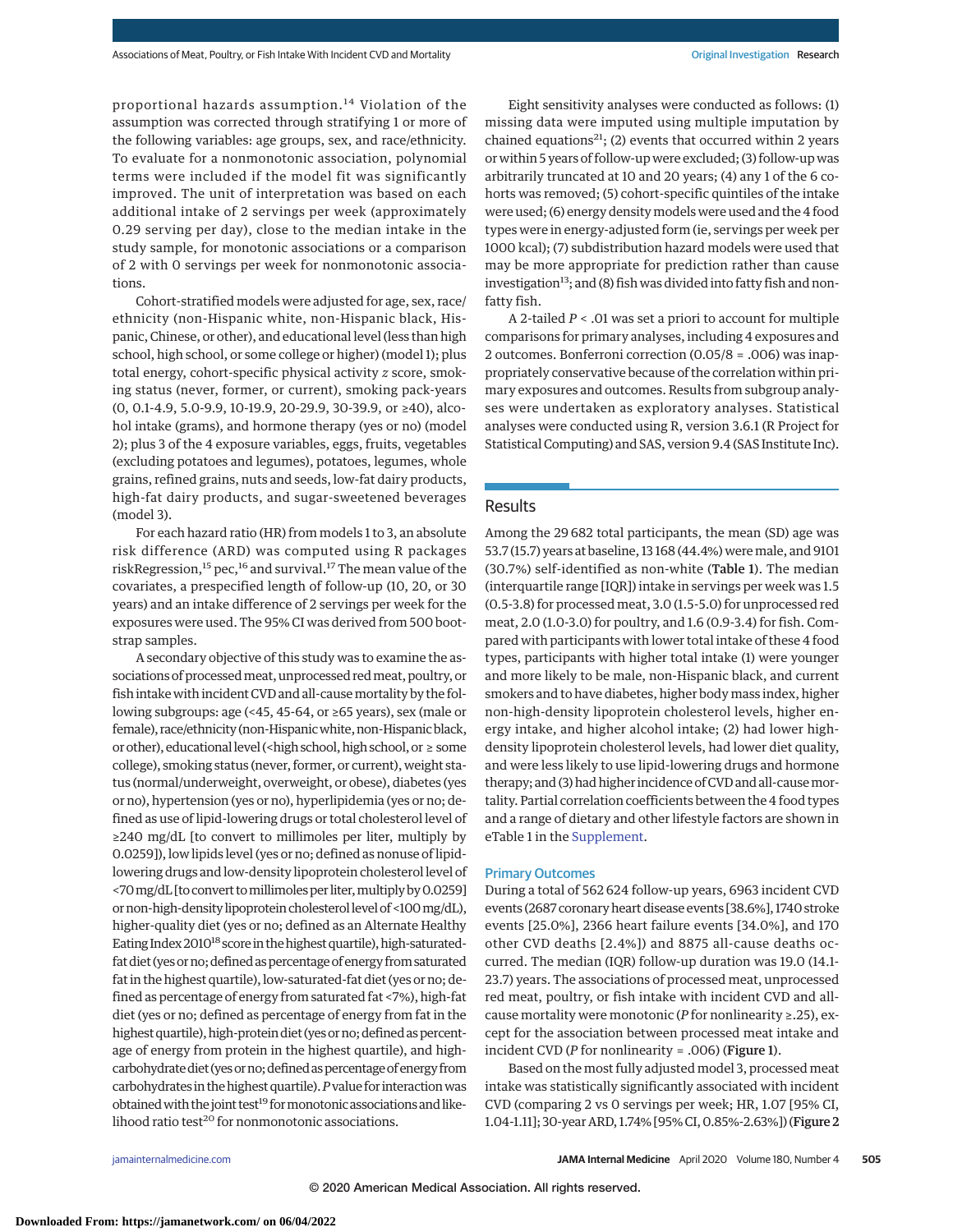|                                                                                                                                    | No. (%)                    |                            |                            |                            |                            |  |  |
|------------------------------------------------------------------------------------------------------------------------------------|----------------------------|----------------------------|----------------------------|----------------------------|----------------------------|--|--|
| Variable                                                                                                                           | Total ( $N = 29682$ )      | Quartile $1(n = 7423)$     | Quartile 2 (n = 7387)      | Quartile 3 (n = 7451)      | Quartile 4 (n = 7421)      |  |  |
| Age, mean (SD), y                                                                                                                  | 53.7(15.7)                 | 55.3(16.6)                 | 53.7(15.1)                 | 53.6 (14.7)                | 52.3(16.3)                 |  |  |
| Sex                                                                                                                                |                            |                            |                            |                            |                            |  |  |
| Female                                                                                                                             | 16 5 14 (55.6)             | 4840 (65.2)                | 4389 (59.4)                | 3945 (52.9)                | 3340 (45.0)                |  |  |
| Male                                                                                                                               | 13 168 (44.4)              | 2583 (34.8)                | 2998 (40.6)                | 3506 (47.1)                | 4081 (55.0)                |  |  |
| Race/ethnicity                                                                                                                     |                            |                            |                            |                            |                            |  |  |
| Non-Hispanic white                                                                                                                 | 20 581 (69.3)              | 5082 (68.5)                | 5415 (73.3)                | 5377 (72.2)                | 4707 (63.4)                |  |  |
| Non-Hispanic black                                                                                                                 | 7004 (23.6)                | 1413 (19.0)                | 1482 (20.1)                | 1705 (22.9)                | 2404 (32.4)                |  |  |
| Hispanic                                                                                                                           | 1348 (4.5)                 | 618(8.3)                   | 311(4.2)                   | 218(2.9)                   | 201(2.7)                   |  |  |
| Chinese                                                                                                                            | 731(2.5)                   | 305(4.1)                   | 178(2.4)                   | 147(2.0)                   | 101(1.4)                   |  |  |
| Other $a$                                                                                                                          | 18(0.1)                    | 5(0.1)                     | 1(0)                       | 4(0.1)                     | 8(0.1)                     |  |  |
| <b>Educational level</b>                                                                                                           |                            |                            |                            |                            |                            |  |  |
| <high school<="" td=""><td>5541 (18.7)</td><td>1417 (19.1)</td><td>1194 (16.2)</td><td>1298 (17.4)</td><td>1632 (22.0)</td></high> | 5541 (18.7)                | 1417 (19.1)                | 1194 (16.2)                | 1298 (17.4)                | 1632 (22.0)                |  |  |
| High school                                                                                                                        | 8461 (28.5)                | 2078 (28.0)                | 2142 (29.0)                | 2132 (28.6)                | 2109 (28.4)                |  |  |
| ≥Some college                                                                                                                      | 15 680 (52.8)              | 3928 (52.9)                | 4051 (54.8)                | 4021 (54.0)                | 3680 (49.6)                |  |  |
| Smoking status                                                                                                                     |                            |                            |                            |                            |                            |  |  |
| Never                                                                                                                              | 14772 (49.8)               | 4021 (54.2)                | 3749 (50.8)                | 3613 (48.5)                | 3389 (45.7)                |  |  |
| Former                                                                                                                             | 8853 (29.8)                | 2144 (28.9)                | 2254(30.5)                 | 2215 (29.7)                | 2240 (30.2)                |  |  |
| Current                                                                                                                            | 6057 (20.4)                | 1258 (16.9)                | 1384 (18.7)                | 1623 (21.8)                | 1792 (24.1)                |  |  |
| Physical activity z score, median (IQR)                                                                                            | $-0.2$ ( $-0.7$ to 0.4)    | $-0.2$ ( $-0.7$ to 0.4)    | $-0.2$ ( $-0.7$ to 0.4)    | $-0.2$ ( $-0.7$ to 0.5)    | $-0.2$ ( $-0.7$ to 0.5)    |  |  |
| BMI, median (IQR)                                                                                                                  | 26.2 (23.3 to 29.7)        | 25.5 (22.7 to 29.0)        | 26.1 (23.3 to 29.4)        | 26.5 (23.6 to 30.0)        | 26.8 (23.8 to 30.4)        |  |  |
| SBP, mean (SD), mm Hg                                                                                                              | 123.0(20.1)                | 122.9(21.1)                | 122.1(19.7)                | 123.2 (19.8)               | 123.7 (19.7)               |  |  |
| HDL-C, mean (SD), mg/dL                                                                                                            | 52.2(15.7)                 | 53.5(15.6)                 | 52.7(15.9)                 | 51.7 (15.7)                | 50.8(15.3)                 |  |  |
| Non-HDL-C, mean (SD), mg/dL                                                                                                        | 151.2 (41.8)               | 147.4 (41.2)               | 151.7(42.1)                | 153.5(41.9)                | 152.4 (41.7)               |  |  |
| With diabetes                                                                                                                      | 2570 (8.7)                 | 567(7.6)                   | 566 (7.7)                  | 648 (8.7)                  | 789 (10.6)                 |  |  |
| Using antihypertension drug                                                                                                        | 7613 (25.6)                | 2001 (27.0)                | 1823 (24.7)                | 1948 (26.1)                | 1841 (24.8)                |  |  |
| Using lipid-lowering drug                                                                                                          | 1659(5.6)                  | 579 (7.8)                  | 432 (5.8)                  | 378(5.1)                   | 270(3.6)                   |  |  |
| Using hormone therapy                                                                                                              | 2598 (8.8)                 | 838 (11.3)                 | 738 (10.0)                 | 622(8.3)                   | 400 (5.4)                  |  |  |
| Total energy, median (IQR), kcal/d                                                                                                 | 1678 (1260 to 2227)        | 1225 (943 to 1586)         | 1525 (1207 to 1907)        | 1781 (1431 to 2227)        | 2319 (1847 to 2985)        |  |  |
| Meat, poultry, and fish intake, median<br>$(IQR)$ , servings/wk $P$                                                                | 9.9 (6.4 to 14.4)          | $4.6$ (3.4 to 5.6)         | 8.2(7.4 to 9.0)            | 11.9 (10.9 to 13.0)        | 18.4 (16.0 to 22.4)        |  |  |
| Processed meat intake, median (IQR),<br>servings/wk                                                                                | $1.5(0.5 \text{ to } 3.8)$ | 0.5(0 to 1.0)              | 1.1(0.5 to 2.0)            | 2.0(0.9 to 4.0)            | 4.6(2.1 to 7.9)            |  |  |
| Unprocessed red meat intake, median<br>(IQR), servings/wk                                                                          | 3.0(1.5 to 5.0)            | $1.3(0.7 \text{ to } 2.0)$ | $2.5(1.5 \text{ to } 3.9)$ | $3.9(2.3 \text{ to } 5.5)$ | 5.9(3.9 to 8.2)            |  |  |
| Poultry intake, median (IQR),<br>servings/wk                                                                                       | 2.0(1.0 to 3.0)            | $1.0$ (0.5 to 1.5)         | 1.9(1.0 to 3.0)            | 2.6(1.0 to 3.3)            | 3.0(2.0 to 5.0)            |  |  |
| Fish intake, median (IQR), servings/wkb                                                                                            | 1.6(0.9 to 3.4)            | $0.9(0.4 \text{ to } 1.5)$ | 1.5(0.9 to 2.6)            | 2.0(1.0 to 3.7)            | $3.3(1.5 \text{ to } 5.9)$ |  |  |
| Alcohol intake, median (IQR), g/d                                                                                                  | $0.6$ (0 to 7.7)           | $0.1$ (0 to 5.0)           | 0.9(0 to 7.5)              | 0.9(0 to 8.7)              | 1.3 (0 to 10.8)            |  |  |
| AHEI-2010 score, mean (SD) <sup>c</sup>                                                                                            | 44.6 (10.1)                | 45.2 (9.9)                 | 45.1(10.0)                 | 44.3 (10.0)                | 43.6 (10.5)                |  |  |
| Incident CVD <sup>a</sup>                                                                                                          |                            |                            |                            |                            |                            |  |  |
| No. of events                                                                                                                      | 6963                       | 1482                       | 1557                       | 1857                       | 2067                       |  |  |
| Follow-up years                                                                                                                    | 528 218                    | 129 120                    | 133 166                    | 132 693                    | 133239                     |  |  |
| Rate per 1000 person-years                                                                                                         | 13.2                       | 11.5                       | 11.7                       | 14.0                       | 15.5                       |  |  |
| All-cause mortality                                                                                                                |                            |                            |                            |                            |                            |  |  |
| No. of events                                                                                                                      | 8875                       | 2024                       | 1991                       | 2265                       | 2595                       |  |  |
| Follow-up years                                                                                                                    | 562 624                    | 136 294                    | 140770                     | 141996                     | 143 563                    |  |  |
| Rate per 1000 person-years                                                                                                         | 15.8                       | 14.9                       | 14.1                       | 16.0                       | 18.1                       |  |  |

Abbreviations: AHEI, Alternate Healthy Eating Index; BMI, body mass index (calculated as weight in kilograms divided by height in meters squared); CVD, cardiovascular disease; HDL-C, high-density lipoprotein cholesterol; IQR, interquartile range; SBP, systolic blood pressure.

SI conversion factor: To convert HDL-C level to millimoles per liter, multiply by 0.0259.

<sup>a</sup> For participants who reported mixed race/ethnicity or checked the Other option for the race/ethnicity questions.

<sup>b</sup> Included shellfish intake.

<sup>c</sup> Unprocessed red meat and processed meat were excluded from the

calculation. The original version of the AHEI-2010 has a score range of 0 to 110 points. In the present study, the AHEI-2010 score range was 0 to 100 points because the meat item was removed. The higher the AHEI-2010 score, the higher the diet quality. Currently, no cutoff score has been established for defining high or low diet quality based on the AHEI-2010 score. A score around 40 to 50 was considered as poor diet quality, according to a study using data from the National Health and Nutrition Examination Survey.<sup>22</sup>

<sup>d</sup> Included fatal and nonfatal coronary heart disease, fatal and nonfatal stroke, fatal and nonfatal heart failure, and other CVD deaths.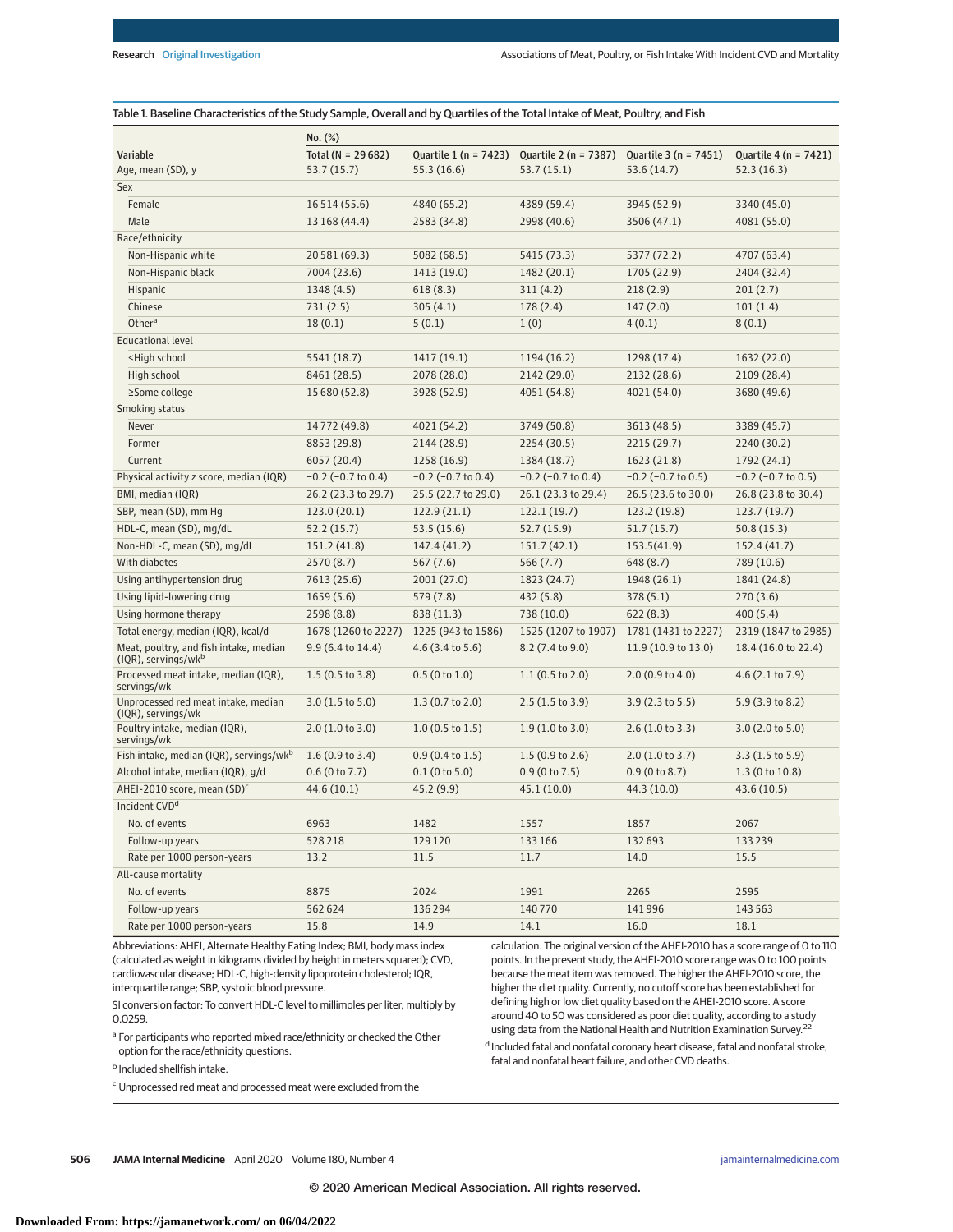

Cohort-stratified cause-specific hazard models for incident CVD and cohort-stratified standard proportional hazards models for all-cause mortality were applied. The models were further stratified by age groups, sex, and race/ethnicity for panel E and by sex for panel F, to satisfy proportional hazards assumption. The dotted vertical line indicates the 95th percentile cutoff. The

distribution is shown up to the 99th percentile. All panels were created with the fully adjusted models specified in the Methods. P values for the quadratic term of the food intake were  $P = .006$  for A,  $P = .35$  for B,  $P = .62$  for C,  $P = .25$  for D,  $P = 0.36$  for E,  $P = 0.57$  for F,  $P = 0.63$  for G, and  $P = 0.48$  for H.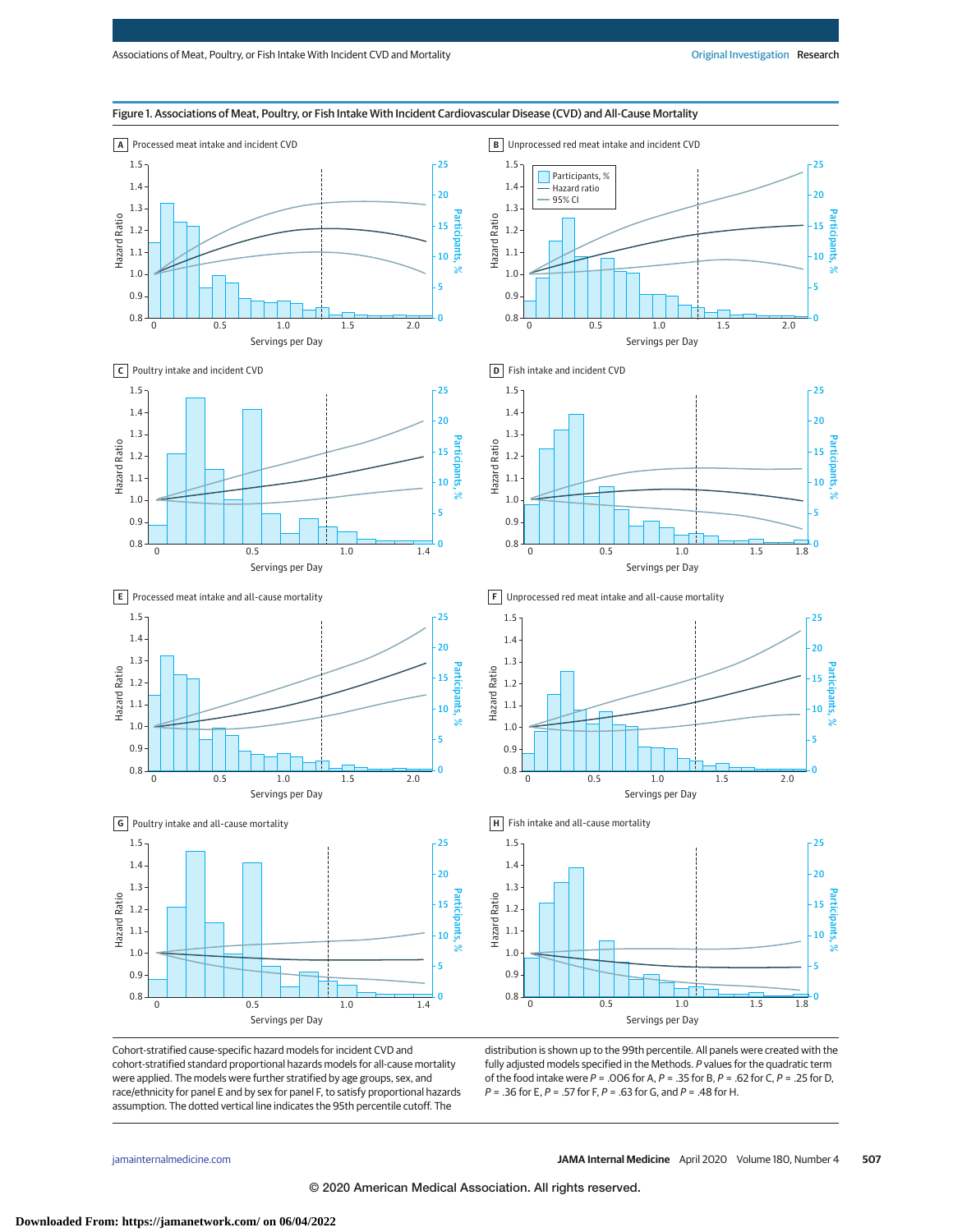| Model                                 | HR (95% CI)                 | <b>Lower Risk</b><br>of CVD | <b>Higher Risk</b><br>of CVD                | P Value |
|---------------------------------------|-----------------------------|-----------------------------|---------------------------------------------|---------|
| (2 vs 0 servings/wk)                  | Processed meat intake       |                             |                                             |         |
|                                       | Model 1 1.11 (1.07-1.15)    |                             |                                             | < 0.01  |
| Model 2                               | $1.08(1.04-1.11)$           |                             |                                             | < 0.01  |
| Model 3                               | $1.07(1.04-1.11)$           |                             |                                             | < 0.01  |
| (per 2 servings/wk)                   | Unprocessed red meat intake |                             |                                             |         |
| Model 1                               | $1.04(1.03-1.06)$           |                             |                                             | < 0.01  |
| Model 2                               | $1.03(1.01-1.05)$           |                             |                                             | .002    |
| Model 3                               | $1.03(1.01-1.06)$           |                             |                                             | .005    |
| Poultry intake<br>(per 2 servings/wk) |                             |                             |                                             |         |
|                                       | Model 1 1.02 (0.99-1.04)    |                             |                                             | .19     |
| Model 2                               | $1.03(1.00-1.05)$           |                             |                                             | .03     |
| Model 3                               | $1.04(1.01-1.06)$           |                             |                                             | .008    |
| Fish intake<br>(per 2 servings/wk)    |                             |                             |                                             |         |
| Model 1                               | $1.00(0.98-1.02)$           |                             |                                             | .76     |
| Model 2                               | $1.00(0.98-1.02)$           |                             |                                             | .89     |
| Model 3                               | $1.00(0.98-1.02)$           |                             |                                             | 79      |
|                                       |                             | 0.9                         | 1.0<br>1.1<br>1 <sub>2</sub><br>HR (95% CI) |         |

Figure 2. Associations of Meat, Poultry, or Fish Intake With Incident Cardiovascular Disease (CVD)

All models were stratified by cohort. Model 1 was adjusted for age, sex, race/ethnicity (non-Hispanic white, non-Hispanic black, Hispanic, Chinese, or other), and educational level (less than high school, high school, or some college or higher). Model 2 was adjusted for model 1 variables plus total energy, smoking status (current, former, or never), smoking pack-years (0, 0.1-4.9, 5.0-9.9, 10-19.9, 20-29.9, 30-39.9, or ≥40), cohort-specific physical activity z score, alcohol intake (grams), and hormone therapy (yes or no). Model 3 was adjusted for model 2 variables plus fruits, legumes, potatoes, other vegetables excluding legumes and potatoes, nuts and seeds, whole grains, refined grains, low-fat dairy products, high-fat dairy products, sugar-sweetened beverages, eggs, and 3 of the 4 food types (processed meat, unprocessed red meat, poultry, and fish); a term of processed meat squared was also included. HR indicates hazard ratio.

and Table 2). Each additional 2 servings of unprocessed red meat consumed per week was significantly associated with incident CVD (HR, 1.03 [95% CI, 1.01-1.06]; 30-year ARD, 0.62% [95% CI, 0.07%-1.16%]). Each additional 2 servings of poultry consumed per week was significantly associated with incident CVD (HR, 1.04 [95% CI, 1.01-1.06]; 30-year ARD, 1.03% [95% CI, 0.36%-1.70%]). Each additional 2 servings of fish consumed per week was not significantly associated with incident CVD (HR, 1.00 [95% CI, 0.98-1.02]; 30-year ARD, 0.12% [95% CI, -0.40% to 0.65%]).

Based on the most fully adjusted model 3, each additional 2 servings of processed meat consumed per week was statistically significantly associated with all-cause mortality (HR, 1.03 [95% CI, 1.02-1.05]; 30-year ARD, 0.90% [95% CI, 0.43%-1.38%]) (Figure 3 and Table 2). Each additional 2 servings of unprocessed red meat consumed per week was significantly associated with all-cause mortality (HR, 1.03 [95% CI, 1.01-1.05]; 30-year ARD, 0.76% [95% CI, 0.19%-1.33%]). Each additional 2 servings of poultry consumed per week was not significantly associated with all-cause mortality (HR, 0.99 [95% CI, 0.97-1.02]; 30-year ARD, −0.28% [95% CI, −1.00% to 0.44%]). Each additional 2 servings of fish consumed per week was not significantly associated with all-cause mortality (HR, 0.99 [95% CI, 0.97-1.01]; 30-year ARD, −0.34% [95% CI, −0.88% to 0.20%]).

For these associations, the increased relative risks ranged from approximately 3% to 7%. The increased absolute risks were less than 2% over the 30 years of follow-up.

## Subgroup Analyses

The strength of the association between processed meat intake and incident CVD decreased with age (HR, 1.17 [95% CI, 1.01-1.36] for adults aged <45 years; 1.12 [95% CI, 1.07- 1.17] for those aged 45-64 years; 1.00 [95% CI, 0.95-1.05] for those aged ≥65 years; *P* for interaction = .008) (eFigure 1 in the [Supplement\)](https://jamanetwork.com/journals/jama/fullarticle/10.1001/jamainternmed.2019.6969?utm_campaign=articlePDF%26utm_medium=articlePDFlink%26utm_source=articlePDF%26utm_content=jamainternmed.2019.6969). The association between unprocessed red meat intake and incident CVD was stronger in participants who consumed a higher-quality diet compared with those who did not (HR, 1.09 [95% CI, 1.05-1.14] vs 1.02 [95% CI, 0.99-1.04]; *P* for interaction < .001) (eFigure 2 in the [Supplement\)](https://jamanetwork.com/journals/jama/fullarticle/10.1001/jamainternmed.2019.6969?utm_campaign=articlePDF%26utm_medium=articlePDFlink%26utm_source=articlePDF%26utm_content=jamainternmed.2019.6969) and was stronger in participants who consumed a non-high-fat diet compared with those who did not (HR, 1.06 [95% CI, 1.03-1.09] vs 0.99 [95% CI, 0.96- 1.03]; *P* for interaction < .001). The association between poultry intake and incident CVD was stronger in participants with a non-high-fat diet compared with those without such a diet (HR, 1.06 [95% CI, 1.03-1.09] vs 0.98 [95% CI, 0.93-1.03]; *P* for interaction = .004) (eFigure 3 in the [Supplement\)](https://jamanetwork.com/journals/jama/fullarticle/10.1001/jamainternmed.2019.6969?utm_campaign=articlePDF%26utm_medium=articlePDFlink%26utm_source=articlePDF%26utm_content=jamainternmed.2019.6969). The association between fish intake and incident CVD was stronger in participants who consumed a high-protein diet than those who did not (HR, 0.96 [95% CI, 0.93-0.99] vs 1.02 [95% CI, 0.99-1.05]; *P* for interaction = .002) (eFigure 4 in the [Supplement\)](https://jamanetwork.com/journals/jama/fullarticle/10.1001/jamainternmed.2019.6969?utm_campaign=articlePDF%26utm_medium=articlePDFlink%26utm_source=articlePDF%26utm_content=jamainternmed.2019.6969). The associations of processed meat, unprocessed red meat, poultry, or fish intake with all-cause mortality were similar across all subgroups (*P* for interaction ≥ .01) (eFigures 5-8 in the [Supple](https://jamanetwork.com/journals/jama/fullarticle/10.1001/jamainternmed.2019.6969?utm_campaign=articlePDF%26utm_medium=articlePDFlink%26utm_source=articlePDF%26utm_content=jamainternmed.2019.6969)[ment\)](https://jamanetwork.com/journals/jama/fullarticle/10.1001/jamainternmed.2019.6969?utm_campaign=articlePDF%26utm_medium=articlePDFlink%26utm_source=articlePDF%26utm_content=jamainternmed.2019.6969).

#### Sensitivity Analyses

The included participants were different from their excluded (primarily because of missing data) counterparts (eg, mean [SD] age, 53.7 [15.7] years vs 59.3 [15.4] years; non-Hispanic black, 7004 [23.6%] vs 1698 [35.2%]) (eTable 2 in the [Supplement\)](https://jamanetwork.com/journals/jama/fullarticle/10.1001/jamainternmed.2019.6969?utm_campaign=articlePDF%26utm_medium=articlePDFlink%26utm_source=articlePDF%26utm_content=jamainternmed.2019.6969). Results from analyzing imputed data were similar to those from the primary analyses of complete data (eTable 3 in the [Supplement\)](https://jamanetwork.com/journals/jama/fullarticle/10.1001/jamainternmed.2019.6969?utm_campaign=articlePDF%26utm_medium=articlePDFlink%26utm_source=articlePDF%26utm_content=jamainternmed.2019.6969). Results remained qualitatively similar after excluding events ascertained within 2 or 5 years or after truncating follow-up at 10 or 20 years, with 1 exception (HR, 0.95; 95% CI, 0.92-0.98) (eTable 4 in the [Supplement\)](https://jamanetwork.com/journals/jama/fullarticle/10.1001/jamainternmed.2019.6969?utm_campaign=articlePDF%26utm_medium=articlePDFlink%26utm_source=articlePDF%26utm_content=jamainternmed.2019.6969). The inverse association between fish intake and all-cause mortality became statistically significant (HR, 0.95; 95% CI, 0.92-0.98) when follow-up was truncated at 10 years, after excluding any 1 of the 6 cohorts (eTable 5 in the [Supplement\)](https://jamanetwork.com/journals/jama/fullarticle/10.1001/jamainternmed.2019.6969?utm_campaign=articlePDF%26utm_medium=articlePDFlink%26utm_source=articlePDF%26utm_content=jamainternmed.2019.6969), using cohortspecific quintiles of the intake (eTable 6 in the [Supplement\)](https://jamanetwork.com/journals/jama/fullarticle/10.1001/jamainternmed.2019.6969?utm_campaign=articlePDF%26utm_medium=articlePDFlink%26utm_source=articlePDF%26utm_content=jamainternmed.2019.6969), and using energy density models (eTable 7 in the [Supple](https://jamanetwork.com/journals/jama/fullarticle/10.1001/jamainternmed.2019.6969?utm_campaign=articlePDF%26utm_medium=articlePDFlink%26utm_source=articlePDF%26utm_content=jamainternmed.2019.6969)[ment\)](https://jamanetwork.com/journals/jama/fullarticle/10.1001/jamainternmed.2019.6969?utm_campaign=articlePDF%26utm_medium=articlePDFlink%26utm_source=articlePDF%26utm_content=jamainternmed.2019.6969). When subdistribution hazard models were applied, the association between unprocessed red meat intake and incident CVD was no longer significant (HR, 1.02; 95% CI, 0.99-1.04) (eTable 8 in the [Supplement\)](https://jamanetwork.com/journals/jama/fullarticle/10.1001/jamainternmed.2019.6969?utm_campaign=articlePDF%26utm_medium=articlePDFlink%26utm_source=articlePDF%26utm_content=jamainternmed.2019.6969). No significant dif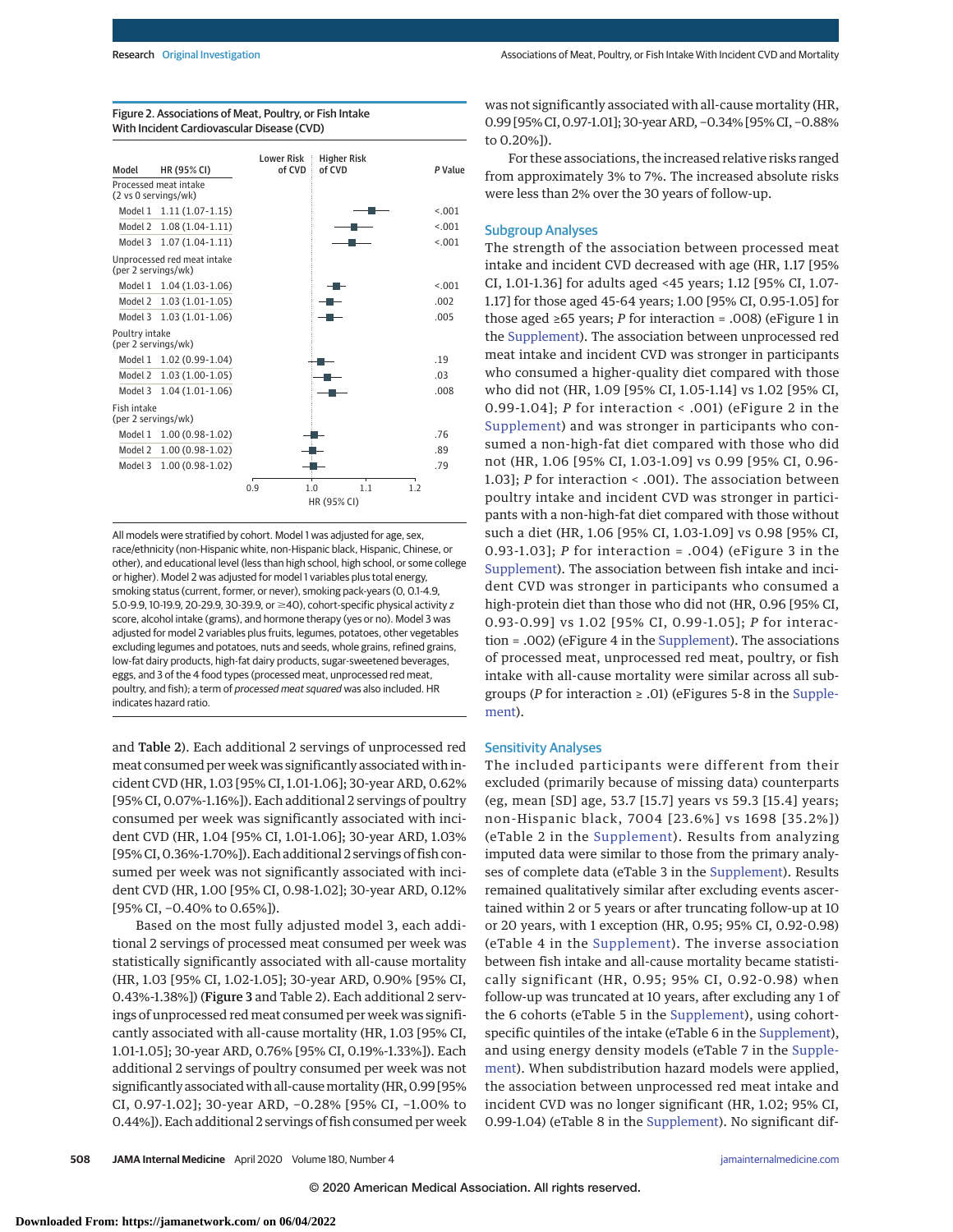Table 2. Absolute Risk Difference for the Associations of Meat, Poultry, or Fish Intake With Incident Cardiovascular Disease and All-Cause Mortality<sup>a</sup>

|                           | Absolute Risk Difference (95% CI) |                                    |                                |                                 |  |  |
|---------------------------|-----------------------------------|------------------------------------|--------------------------------|---------------------------------|--|--|
| Variable                  | Processed Meat Intakeb            | <b>Unprocessed Red Meat Intake</b> | <b>Poultry Intake</b>          | <b>Fish Intake</b>              |  |  |
| 10-y Risk Difference, %   |                                   |                                    |                                |                                 |  |  |
| Incident CVD <sup>c</sup> |                                   |                                    |                                |                                 |  |  |
| Model 1 <sup>d</sup>      | $0.63$ (0.44 to 0.82)             | 0.25(0.15 to 0.34)                 | $0.10$ (-0.05 to 0.25)         | $0.02$ (-0.10 to 0.14)          |  |  |
| Model 2 <sup>e</sup>      | $0.44$ (0.24 to 0.63)             | 0.18(0.06 to 0.30)                 | 0.16(0.02 to 0.31)             | $0.01 (-0.10 to 0.13)$          |  |  |
| Model 3 <sup>f</sup>      | 0.40(0.19 to 0.62)                | 0.17(0.05 to 0.29)                 | 0.20(0.05 to 0.35)             | $0.01$ (-0.11 to 0.14)          |  |  |
| All-cause mortality       |                                   |                                    |                                |                                 |  |  |
| Model 1 <sup>d</sup>      | 0.28 (0.22 to 0.34)               | 0.21(0.15 to 0.27)                 | $-0.11$ ( $-0.21$ to $-0.01$ ) | $-0.04$ ( $-0.12$ to 0.04)      |  |  |
| Model 2 <sup>e</sup>      | 0.16(0.09 to 0.22)                | 0.10(0.03 to 0.17)                 | $-0.08$ ( $-0.18$ to 0.03)     | $-0.07$ ( $-0.14$ to $-0.001$ ) |  |  |
| Model 3 <sup>f</sup>      | 0.13(0.06 to 0.19)                | 0.11(0.03 to 0.19)                 | $-0.04$ ( $-0.15$ to 0.07)     | $-0.05$ ( $-0.13$ to 0.03)      |  |  |
| 20-y Risk Difference, %   |                                   |                                    |                                |                                 |  |  |
| Incident CVD <sup>c</sup> |                                   |                                    |                                |                                 |  |  |
| Model 1 <sup>d</sup>      | 1.50(1.03 to 1.97)                | $0.57(0.33 \text{ to } 0.82)$      | $0.28$ (-0.07 to 0.63)         | $0.07$ (-0.22 to 0.36)          |  |  |
| Model 2 <sup>e</sup>      | 1.09 (0.56 to 1.62)               | 0.43(0.13 to 0.73)                 | 0.45 (0.07 to 0.82)            | $0.05$ (-0.24 to 0.35)          |  |  |
| Model 3 <sup>f</sup>      | $1.02$ (0.50 to 1.55)             | 0.41(0.10 to 0.72)                 | 0.54(0.14 to 0.93)             | $0.05 (-0.28 to 0.37)$          |  |  |
| All-cause mortality       |                                   |                                    |                                |                                 |  |  |
| Model 1 <sup>d</sup>      | 1.00 (0.81 to 1.20)               | 0.75 (0.53 to 0.98)                | $-0.38$ ( $-0.76$ to $-0.01$ ) | $-0.14$ ( $-0.42$ to $0.14$ )   |  |  |
| Model 2 <sup>e</sup>      | 0.58 (0.35 to 0.82)               | 0.38(0.11 to 0.64)                 | $-0.28$ ( $-0.65$ to 0.09)     | $-0.26$ ( $-0.54$ to 0.02)      |  |  |
| Model 3 <sup>f</sup>      | $0.48(0.25 \text{ to } 0.71)$     | 0.40 (0.09 to 0.71)                | $-0.15$ ( $-0.54$ to 0.24)     | $-0.18$ ( $-0.49$ to $0.12$ )   |  |  |
| 30-y Risk Difference, %   |                                   |                                    |                                |                                 |  |  |
| Incident CVD <sup>c</sup> |                                   |                                    |                                |                                 |  |  |
| Model 1 <sup>d</sup>      | 2.32 (1.48 to 3.15)               | 0.82 (0.41 to 1.23)                | $0.61$ (-0.002 to 1.22)        | $0.15$ (-0.36 to 0.66)          |  |  |
| Model 2 <sup>e</sup>      | 1.81 (0.95 to 2.67)               | 0.67 (0.13 to 1.21)                | 0.90 (0.27 to 1.52)            | $0.17 (-0.33 to 0.67)$          |  |  |
| Model 3 <sup>f</sup>      | 1.74 (0.85 to 2.63)               | 0.62 (0.07 to 1.16)                | 1.03 (0.36 to 1.70)            | $0.12$ (-0.40 to 0.65)          |  |  |
| All-cause mortality       |                                   |                                    |                                |                                 |  |  |
| Model 1 <sup>d</sup>      | 1.86 (1.46 to 2.26)               | 1.40 (0.97 to 1.84)                | $-0.70$ ( $-1.36$ to $-0.04$ ) | $-0.26$ ( $-0.76$ to 0.25)      |  |  |
| Model 2 <sup>e</sup>      | 1.10 (0.66 to 1.53)               | 0.71 (0.19 to 1.22)                | $-0.52$ ( $-1.23$ to $0.18$ )  | $-0.48$ ( $-1.03$ to 0.07)      |  |  |
| Model 3 <sup>f</sup>      | 0.90 (0.43 to 1.38)               | 0.76 (0.19 to 1.33)                | $-0.28$ ( $-1.00$ to 0.44)     | $-0.34$ ( $-0.88$ to 0.20)      |  |  |

Abbreviation: CVD, cardiovascular disease.

<sup>a</sup> Absolute risk difference was estimated using 3 R packages: riskRegression,<sup>15</sup> pec,<sup>16</sup> and survival.<sup>17</sup> The 95% CI was derived from 500 bootstrap samples. A follow-up time of 10 years, 20 years, or 30 years; the mean value of the included covariates; and a difference of 2 servings per week in consumption of these 4 food types were used.

**b** For estimating the absolute risk difference of the association between processed meat intake and incident CVD, a quadratic term for processed meat intake was used in addition to its original linear term. The associations were monotonic for the other 3 food types. For processed meat, the comparison was 2 servings per week vs 0 serving per week. For the other 3 food types, the comparison was an intake difference of 2 servings per week (eg, 2 vs 0 servings per week, 3 vs 1 servings per week, etc.).

<sup>c</sup> A composite end point of fatal and nonfatal coronary heart disease, fatal and nonfatal stroke, fatal and nonfatal heart failure, and other cardiovascular

ference was found between fatty fish and nonfatty fish intake in relation to incident CVD and all-cause mortality (eTable 9 in the [Supplement\)](https://jamanetwork.com/journals/jama/fullarticle/10.1001/jamainternmed.2019.6969?utm_campaign=articlePDF%26utm_medium=articlePDFlink%26utm_source=articlePDF%26utm_content=jamainternmed.2019.6969).

## **Discussion**

Among the 29 682 US adults followed up for a median of 19 years and up to 3 decades, higher intake of processed meat, unprocessed red meat, or poultry, but not fish, was significantly associated with a higher risk of incident CVD. Higher intake of processed meat or unprocessed red meat, but not

deaths.

<sup>d</sup> Model 1 was adjusted for cohort, age, sex, race/ethnicity (non-Hispanic white, non-Hispanic black, Hispanic, Chinese, or other), and educational level (less than high school, high school, or some college or higher).

<sup>e</sup> Model 2 was adjusted for model 1 variables plus total energy, smoking status (current, former, or never), smoking pack-years (0, 0.1-4.9, 5.0-9.9, 10-19.9, 20-29.9, 30-39.9, or ≥40), cohort-specific physical activity z score, alcohol intake (grams), and hormone therapy (yes or no).

<sup>f</sup> Model 3 was adjusted for model 2 variables plus fruits, legumes, potatoes, other vegetables excluding legumes and potatoes, nuts and seeds, whole grains, refined grains, low-fat dairy products, high-fat dairy products, sugar-sweetened beverages, eggs, and 3 of the 4 food types (processed meat, unprocessed red meat, poultry, and fish); a term of processed meat squared was also included when analyzing the incident CVD outcome.

poultry or fish, was significantly associated with a higher risk of all-cause mortality. The effect sizes of these association estimates were small.

Evidence from meta-analyses consistently revealed a significant positive association between processed meat intake and a range of CVD and mortality outcomes.<sup>23-29</sup> However, the association with unprocessed red meat intake varied within and between health outcomes. Overall, the studies included in these meta-analyses were heterogeneous, with differences in consumption between the highest and lowest intake category, covariate adjustments, outcome definitions, and dietary assessment approaches. Nevertheless, the robust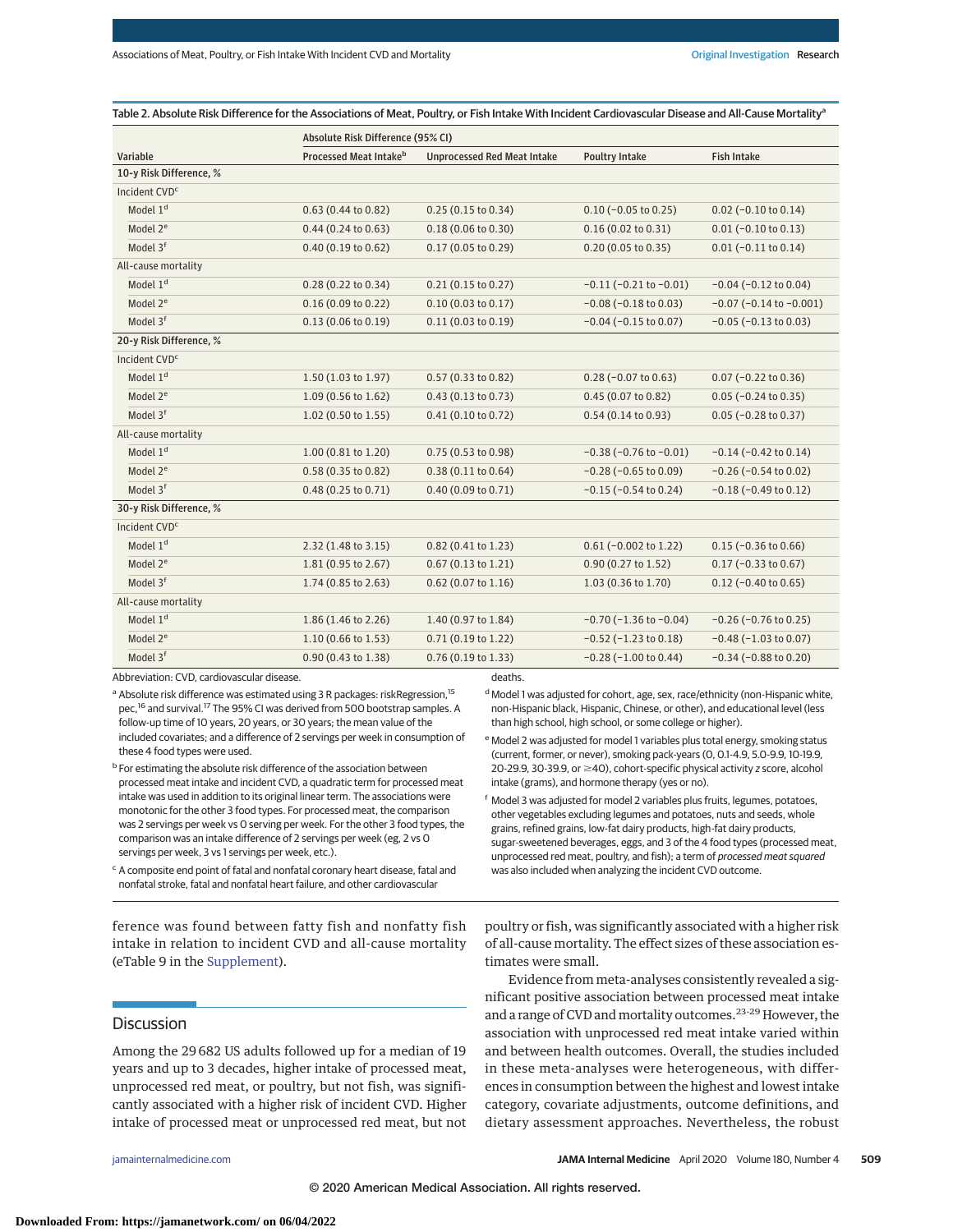#### Figure 3. Associations of Meat, Poultry, or Fish Intake With All-Cause Mortality



All models were stratified by cohort. Model 1 was adjusted for age, sex, race/ethnicity (non-Hispanic white, non-Hispanic black, Hispanic, Chinese, or other), and educational level (less than high school, high school, or some college or higher). Model 2 was adjusted for model 1 variables plus total energy, smoking status (current, former, or never), smoking pack-years (0, 0.1-4.9, 5.0-9.9, 10-19.9, 20-29.9, 30-39.9, or ≥40), cohort-specific physical activity z score, alcohol intake (grams), and hormone therapy (yes or no). Model 3 was adjusted for model 2 variables plus fruits, legumes, potatoes, other vegetables excluding legumes and potatoes, nuts and seeds, whole grains, refined grains, low-fat dairy products, high-fat dairy products, sugar-sweetened beverages, eggs, and 3 of the 4 food types (processed meat, unprocessed red meat, poultry, and fish). HR indicates hazard ratio.

significant positive association between processed meat intake and health outcomes was retained despite the challenges introduced by these heterogeneities. This study harmonized diet and other data across 6 cohorts, which largely attenuated these heterogeneities. The significant positive associations of processed meat or unprocessed red meat intake with incident CVD and all-cause mortality remained after adjusting for a comprehensive list of covariates.

Poultry intake was significantly inversely associated with stroke in 1 meta-analysis<sup>29</sup> but was not associated with allcause and CVD mortality in another meta-analysis.<sup>24</sup> The present study identified a significant positive association between poultry intake and incident CVD, which also remained in multiple sensitivity analyses. This association may be related to the poultry intake including fried chicken. Fried food consumption has been significantly positively associated with adverse outcomes.30 Food preparation methods were not consistently and universally assessed across the cohorts in this study. Therefore, separating fried chicken from poultry intake was not possible. Poultry intake was not significantly associated with all-causemortality in this study. The reasons underlying the differential associations between poultry intake and different outcomes require further investigation.

This study did not reveal significant associations between fish intake and incident CVD and all-cause mortality. A major limitation was the lack of detail on food preparation methods (eg, fried vs nonfried). After the arbitrary truncation of follow-up time at 10 years in a sensitivity analysis, fish intake became significantly inversely associated with all-cause mortality. This finding may be by chance because the association between fish intake and incident CVD remained similar and not significant with truncation. Otherwise, the misclassification of fish intake using onetime measurement in this long-term prospective study may have biased the association with all-cause mortality toward null. However, fish consumption among US adults did not change from 1999 to 2016.<sup>3</sup> Meta-analyses generally reported inverse associations between fish intake and CVD or mortality-related outcomes, but most of these associations were modest with *P* values close to .05.<sup>31,32</sup> Uncertainty remains regarding the associations between fish intake and incident CVD and all-cause mortality.

The effect size estimates of association in this study were small but comparable with those reported in the literature.<sup>33</sup> This study revealed approximately 3% to 7% higher relative risks and less than 2% higher absolute risks of incident CVD and all-cause mortality over the 30 years of follow-up. This finding is partly the result of using 2 servings per week as the unit of interpretation. People who consume more servings per week would have greater risks. Furthermore, risks of CVD and mortality are determined by a range of factors, including but not limited to genetic predisposition, demographic factors, socioeconomic status, weight, lifestyle factors (eg, smoking, sleep, physical activity, and diet), and the built environment. Greater intake of a single type of food is not likely independently associated with a substantially higher risk of incident CVD and all-cause mortality. In spite of the small effect sizes, findings of this study have critical public health implications because dietary behaviors are modifiable and most people consume these 4 food types on a daily or weekly basis.

Several subgroup differences were found, including the seemingly counterintuitive finding that unprocessed red meat intake was significantly positively associated with incident CVD only among participants who consumed a higher-quality diet. This subgroup finding does not conflict with evidence showing that people with a healthier diet have a lower CVD risk, thereby favoring adoption of healthy dietary behaviors.<sup>34</sup> Rather, this subgroup finding suggests that participants also benefited from reducing their unprocessed red meat intake even if the overall quality of their diet was high. This result may further reflect the difficulty of identifying a small association in the context of lower-quality diet and higher-background CVD incidence. The age difference in the association between processedmeat intake and incident CVD was not found in the NIH-AARP Diet and Health Study,<sup>35</sup> but that study did not include younger adults (<50 years) for whom the association was the strongest in the present study. Reasons were unclear for the differences in the associations between unprocessed red meat or poultry intake and incident CVD according to various fat intake levels and for the differences in the associations between fish intake and incident CVD according to various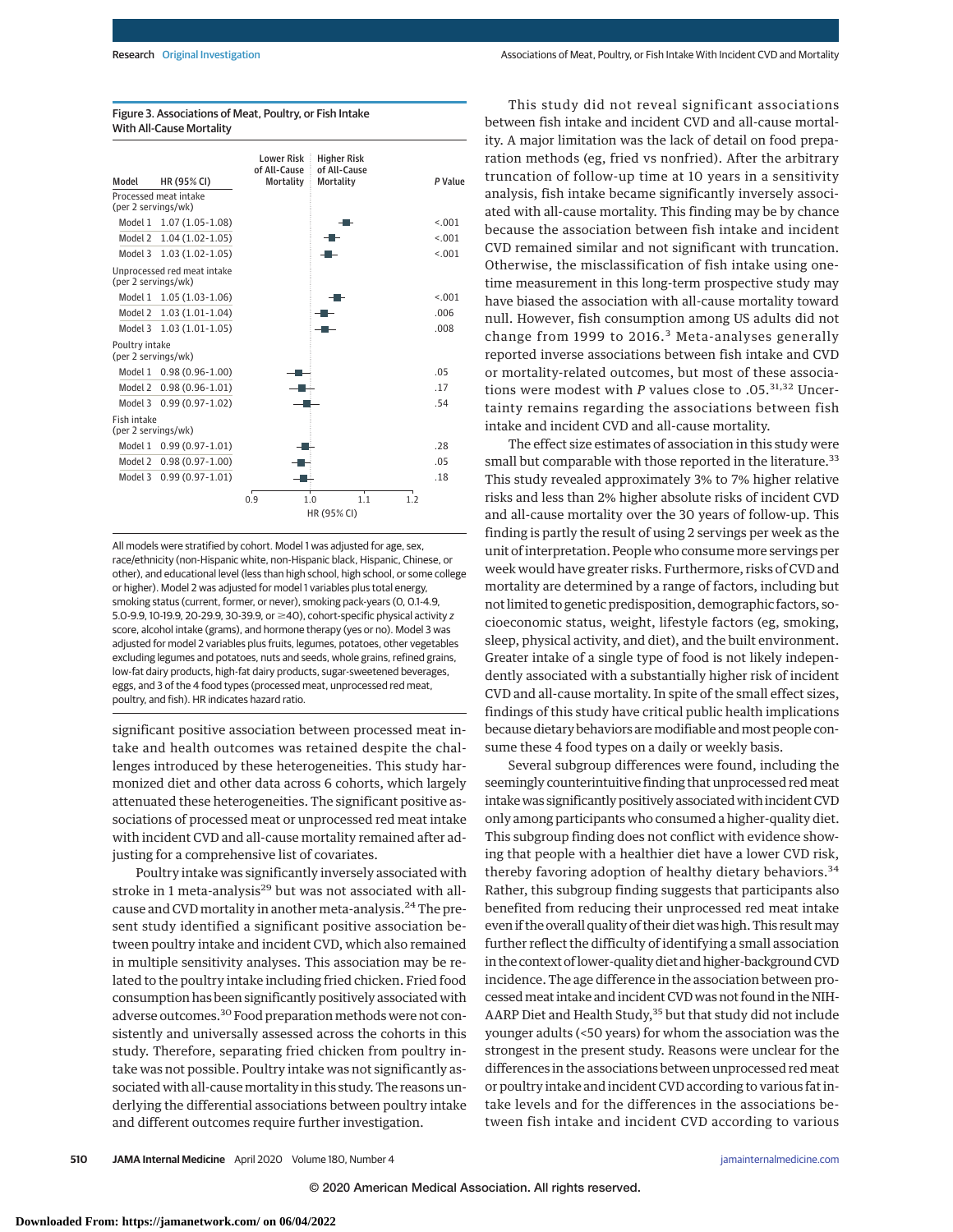protein intake levels. These subgroup findings warrant future investigations.

#### **Limitations**

This study has several limitations. First, measurement error was unavoidable for self-reported diet and other data. Measurement error may result in an overestimation or underestimation of an association. Second, more detailed diet data were unavailable on food preparation methods (eg, fried vs nonfried). Third, only 1 dietary measurement was used, but participants' dietary behaviors may have changed over time. Robust results were seen when follow-up was truncated at different times, except for the association of fish intake with all-cause mortality. Fourth, a comprehensive set of confounders was considered, but residual confounding was still likely. Fifth, the data pertained to only US adults; thus, caution should be taken when generalizing the findings to other countries and to children. Sixth, this study could not establish causality.

# **Conclusions**

This study's findings suggest that among US adults, higher intake of processed meat, unprocessed red meat, or poultry, but not fish, was significantly associated with a small increased risk of incident CVD. Higher intake of processed meat or unprocessed red meat, but not poultry or fish, was significantly associated with a small increased risk of all-cause mortality.

#### ARTICLE INFORMATION

**Accepted for Publication:** November 28, 2019. **Published Online:** February 3, 2020. doi[:10.1001/jamainternmed.2019.6969](https://jamanetwork.com/journals/jama/fullarticle/10.1001/jamainternmed.2019.6969?utm_campaign=articlePDF%26utm_medium=articlePDFlink%26utm_source=articlePDF%26utm_content=jamainternmed.2019.6969)

**Author Contributions:** Dr Zhong had full access to all of the data in the study and takes responsibility for the integrity of the data and the accuracy of the data analysis.

Concept and design: Zhong, Van Horn. Acquisition, analysis, or interpretation of data: All authors.

Drafting of the manuscript: Zhong. Critical revision of the manuscript for important intellectual content: All authors. Statistical analysis: Zhong, Ning. Obtained funding: Lloyd-Jones. Administrative, technical, or material support: Van Horn, Carnethon, Wilkins, Lloyd-Jones. Supervision: Van Horn, Greenland, Wilkins,

Lloyd-Jones, Allen.

**Conflict of Interest Disclosures:** Dr Greenland reported receiving grants from the National Institutes of Health (NIH) and the American Heart Association during the conduct of the study. Dr Wilkins reported receiving grants from the National Heart, Lung, and Blood Institute (NHLBI) during the conduct of the study and a modest consultant fee from NGM Biopharmaceuticals outside the submitted work. Dr Lloyd-Jones reported receiving grants from the NIH during the conduct of the study. No other disclosures were reported.

**Funding/Support:** This study was funded in part by a postdoctoral fellowship to Dr Zhong from the American Heart Association Strategically Focused Research Networks (14SFRN20480260; principal investigator: Dr Greenland). The Lifetime Risk Pooling Project was funded by grant R21 HL085375 from the NIH/NHLBI and by the Northwestern University Feinberg School of Medicine.

**Role of the Funder/Sponsor:** The funders had no role in the design and conduct of the study; collection, management, analysis, and interpretation of the data; preparation, review, or approval of the manuscript; and decision to submit the manuscript for publication.

## **REFERENCES**

**1**. Pasiakos SM, Agarwal S, Lieberman HR, Fulgoni VL III. Sources and amounts of animal, dairy, and plant protein intake of US adults in 2007-2010.

Nutrients. 2015;7(8):7058-7069. doi[:10.3390/](https://dx.doi.org/10.3390/nu7085322) [nu7085322](https://dx.doi.org/10.3390/nu7085322)

**2**. Xu Z, McClure ST, Appel LJ. Dietary cholesterol intake and sources among U.S. adults: results from National Health and Nutrition Examination Surveys (NHANES), 2001-2014. Nutrients. 2018;10(6):E771. doi[:10.3390/nu10060771](https://dx.doi.org/10.3390/nu10060771)

**3**. Zeng L, Ruan M, Liu J, et al. Trends in processed meat, unprocessed red meat, poultry, and fish consumption in the United States, 1999-2016. J Acad Nutr Diet. 2019;119(7):1085-1098.e12. doi: [10.1016/j.jand.2019.04.004](https://dx.doi.org/10.1016/j.jand.2019.04.004)

**4**. Mozaffarian D. Dietary and policy priorities for cardiovascular disease, diabetes, and obesity: a comprehensive review. Circulation. 2016;133(2): 187-225. doi[:10.1161/CIRCULATIONAHA.115.018585](https://dx.doi.org/10.1161/CIRCULATIONAHA.115.018585)

**5**. Wilkins JT, Karmali KN, Huffman MD, et al. Data resource profile: the Cardiovascular Disease Lifetime Risk Pooling Project. Int J Epidemiol. 2015; 44(5):1557-1564. doi[:10.1093/ije/dyv150](https://dx.doi.org/10.1093/ije/dyv150)

**6**. Stevens J, Metcalf PA, Dennis BH, Tell GS, Shimakawa T, Folsom AR. Reliability of a food frequency questionnaire by ethnicity, gender, age and education. Nutr Res. 1996;16(5):735-745. doi: [10.1016/0271-5317\(96\)00064-4](https://dx.doi.org/10.1016/0271-5317(96)00064-4)

**7**. Liu K, Slattery M, Jacobs D Jr, et al. A study of the reliability and comparative validity of the cardia dietary history. Ethn Dis[. 1994;4\(1\):15-27.](https://www.ncbi.nlm.nih.gov/pubmed/7742729)

**8**. Posner BM, Martin-Munley SS, Smigelski C, et al. Comparison of techniques for estimating nutrient intake: the Framingham Study. Epidemiology. 1992; 3(2):171-177. doi[:10.1097/00001648-199203000-](https://dx.doi.org/10.1097/00001648-199203000-00016) [00016](https://dx.doi.org/10.1097/00001648-199203000-00016)

**9**. Mayer-Davis EJ, Vitolins MZ, Carmichael SL, et al. Validity and reproducibility of a food frequency interview in a multi-cultural epidemiology study. Ann Epidemiol. 1999;9(5):314- 324. doi[:10.1016/S1047-2797\(98\)00070-2](https://dx.doi.org/10.1016/S1047-2797(98)00070-2)

**10**. Kumanyika S, Tell GS, Fried L, Martel JK, Chinchilli VM. Picture-sort method for administering a food frequency questionnaire to older adults.J Am Diet Assoc. 1996;96(2):137-144. doi[:10.1016/S0002-8223\(96\)00042-9](https://dx.doi.org/10.1016/S0002-8223(96)00042-9)

**11**. Rimm EB, Giovannucci EL, Stampfer MJ, Colditz GA, Litin LB, Willett WC. Reproducibility and validity of an expanded self-administered semiquantitative food frequency questionnaire among male health professionals. Am J Epidemiol. 1992;135(10):1114-1126. doi[:10.1093/oxfordjournals.aje.a116211](https://dx.doi.org/10.1093/oxfordjournals.aje.a116211)

**12**. Zhong VW, Van Horn L, Cornelis MC, et al. Associations of dietary cholesterol or egg consumption with incident cardiovascular disease and mortality.JAMA. 2019;321(11):1081-1095. doi[:10.1001/jama.2019.1572](https://jamanetwork.com/journals/jama/fullarticle/10.1001/jama.2019.1572?utm_campaign=articlePDF%26utm_medium=articlePDFlink%26utm_source=articlePDF%26utm_content=jamainternmed.2019.6969)

**13**. Lau B, Cole SR, Gange SJ. Competing risk regression models for epidemiologic data. Am J Epidemiol. 2009;170(2):244-256. doi[:10.1093/aje/](https://dx.doi.org/10.1093/aje/kwp107) [kwp107](https://dx.doi.org/10.1093/aje/kwp107)

**14**. Lin DY, Wei LJ, Ying Z. Checking the Cox model with cumulative sums of Martingale-based residuals. Biometrika. 1993;80(3):557-572. doi[:10.](https://dx.doi.org/10.1093/biomet/80.3.557) [1093/biomet/80.3.557](https://dx.doi.org/10.1093/biomet/80.3.557)

**15**. Package riskRegression [software]. Version 2019.11.03. [https://cran.r-project.org/web/](https://cran.r-project.org/web/packages/riskRegression/riskRegression.pdf) [packages/riskRegression/riskRegression.pdf.](https://cran.r-project.org/web/packages/riskRegression/riskRegression.pdf) Accessed November 17, 2019.

**16**. Package pec [software]. Version 2019.11.03. [https://cran.r-project.org/web/packages/pec/pec.](https://cran.r-project.org/web/packages/pec/pec.pdf) [pdf.](https://cran.r-project.org/web/packages/pec/pec.pdf) Accessed November 17, 2019.

**17**. Package survival [software]. Version 3.1-8. [https://cran.r-project.org/web/packages/survival/](https://cran.r-project.org/web/packages/survival/survival.pdf) [survival.pdf.](https://cran.r-project.org/web/packages/survival/survival.pdf) Accessed November 17, 2019.

**18**. Chiuve SE, Fung TT, Rimm EB, et al. Alternative dietary indices both strongly predict risk of chronic disease.J Nutr. 2012;142(6):1009-1018. doi[:10.](https://dx.doi.org/10.3945/jn.111.157222) [3945/jn.111.157222](https://dx.doi.org/10.3945/jn.111.157222)

**19**. SAS. The PHREG procedure. Type 3 tests and joint tests. [http://support.sas.com/documentation/](http://support.sas.com/documentation/cdl/en/statug/67523/HTML/default/viewer.htm#statug_phreg_details32.htm) [cdl/en/statug/67523/HTML/default/viewer.](http://support.sas.com/documentation/cdl/en/statug/67523/HTML/default/viewer.htm#statug_phreg_details32.htm) [htm#statug\\_phreg\\_details32.htm.](http://support.sas.com/documentation/cdl/en/statug/67523/HTML/default/viewer.htm#statug_phreg_details32.htm) Accessed November 17, 2019.

**20**. Buse A. The likelihood ratio, Wald, and Lagrange multiplier tests: an expository note. Am Stat. 1982;36(3, pt 1):153-157. doi[:10.2307/2683166](https://dx.doi.org/10.2307/2683166)

**21**. White IR, Royston P, Wood AM. Multiple imputation using chained equations: issues and guidance for practice. Stat Med. 2011;30(4):377-399. doi[:10.1002/sim.4067](https://dx.doi.org/10.1002/sim.4067)

**22**. Wang DD, Leung CW, Li Y, et al. Trends in dietary quality among adults in the United States, 1999 through 2010.JAMA Intern Med. 2014;174 (10):1587-1595. doi[:10.1001/jamainternmed.2014.](https://jamanetwork.com/journals/jama/fullarticle/10.1001/jamainternmed.2014.3422?utm_campaign=articlePDF%26utm_medium=articlePDFlink%26utm_source=articlePDF%26utm_content=jamainternmed.2019.6969) [3422](https://jamanetwork.com/journals/jama/fullarticle/10.1001/jamainternmed.2014.3422?utm_campaign=articlePDF%26utm_medium=articlePDFlink%26utm_source=articlePDF%26utm_content=jamainternmed.2019.6969)

**23**. Larsson SC, Orsini N. Red meat and processed meat consumption and all-cause mortality: a meta-analysis. Am J Epidemiol. 2014;179(3):282- 289. doi[:10.1093/aje/kwt261](https://dx.doi.org/10.1093/aje/kwt261)

**24**. Abete I, Romaguera D, Vieira AR, Lopez de Munain A, Norat T. Association between total,